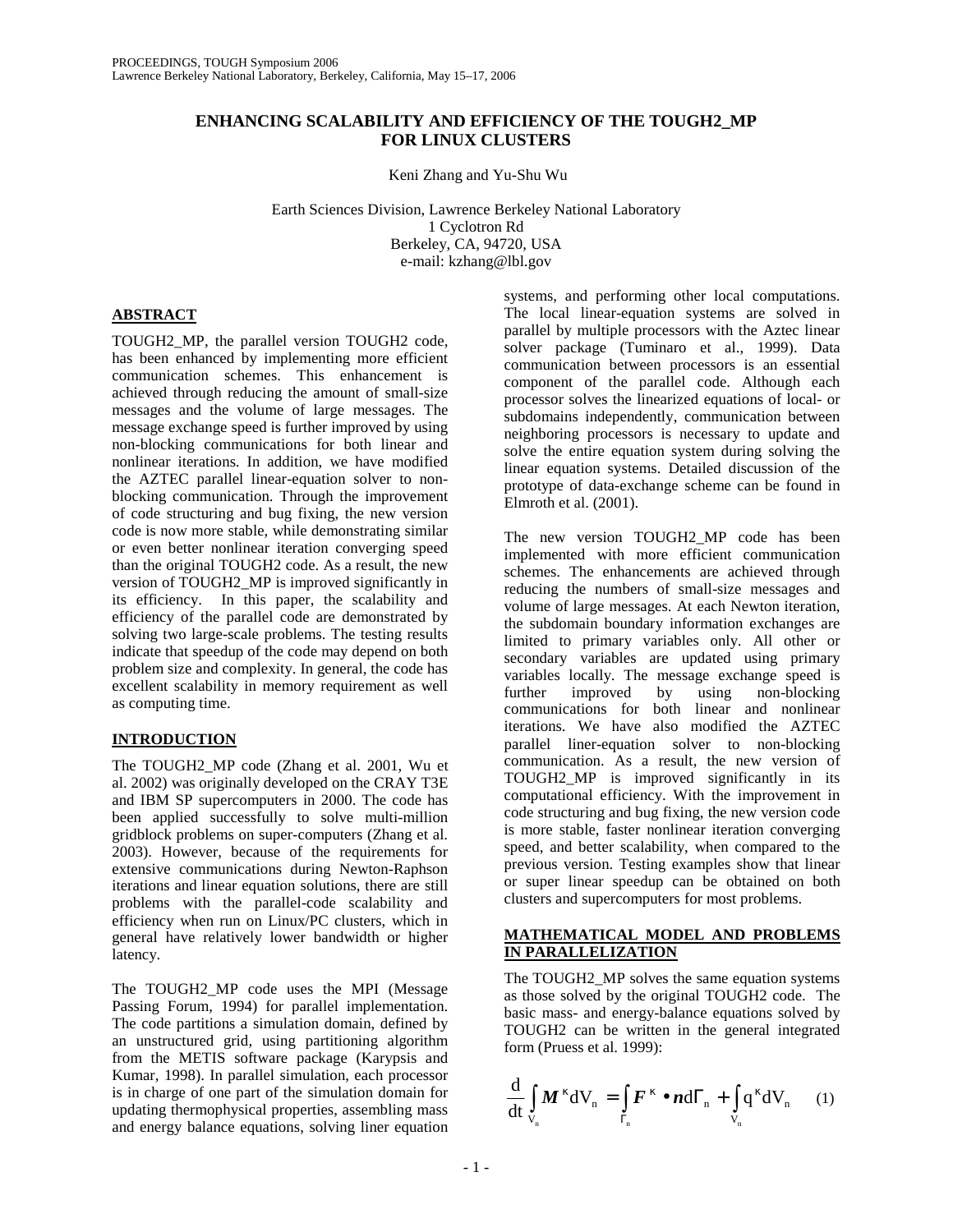The integration is over an arbitrary subdomain  $V_n$  of the flow system under study, which is bounded by the closed surface  $\Gamma_n$ . The quantity M appearing in the accumulation term (left hand side) represents mass or energy per volume, with  $\kappa = 1, \dots, NK$  labeling the mass components (water, air,  $CO<sub>2</sub>$ , solutes, ...), and  $K = NK + 1$  the heat component. **F** denotes mass or heat flux (see below), and q denotes sinks and sources, and **n** is a normal vector on surface element dΓn, pointing inward into Vn.

Time and space discritization for Equation (1) results in a set of coupled nonlinear equations, which can be written in residual form (Pruess et al., 1999):

$$
R_n^{\kappa}(x^{t+1}) = M_n^{\kappa}(x^{t+1}) - M_n^{\kappa}(x^t) -
$$
  
\n
$$
\frac{\Delta t}{V_n} \{ \sum_m A_{nm} F_{nm}^{\kappa}(x^{t+1}) + V_n q_n^{\kappa, t+1} \} = 0
$$
\n(2)

where the vector  $x^t$  consists of primary variables at time t,  $\mathbf{R}_n^k$  is the residual of component  $\kappa$  for block n, M denotes mass or thermal energy per unit volume for a component,  $V_n$  is the volume of the block n, and q denotes sinks and sources of mass or energy,  $\Delta t$  denotes he current time-step size, t+1 denotes the current time,  $A_{nm}$  is the interface area between blocks n and m, and  $F_{nm}$  is the flow between them. Equation (2) is solved by Newton/Raphson iteration, leading to

$$
-\sum_{i} \frac{\partial R_{n}^{\kappa,t+1}}{\partial x_{i}} \bigg|_{p} (x_{i,p+1} - x_{i,p}) = R_{n}^{\kappa,t+1} (x_{i,p}) \quad (3)
$$

where  $x_{i,p}$  represents the value of i<sup>th</sup> primary variable at the  $p<sup>th</sup>$  iteration step.

The parallel implementation for solving Equation (3) first partitions the simulation domain. After domain decomposition, computations (which include assembling Jacobian matrix, solving linear equations, and updating thermophysical properties) are done at the local subdomain by different processors. All processors involved in solving Equation (3) will solve similar equation systems for different subdomains. This property guarantees as large as possible reuse of sequential TOUGH2 code for computation parts. Each processor solves only part of the full modeling domain; and definitely speeds up the computation. However, the best convergence performance of Newton iteration can only be achieved when the local equation systems are solved simultaneously as partial of the whole system. Doing so therefore requires intensive and expensive communications between neighboring processors.

In addition, while the equation system is solved, communications between processors are needed for updating border thermophysical properties, collecting extreme values, conditioning over the whole simulation domain, and input/output. Equation (2) shows that only the flow term needs information from neighboring gridblocks for mass and energy conservation computation. The mass accumulation terms, and sink/source terms, are domain independent. Computations related to the two terms do not require communication between neighboring processors.

The efficiency of the TOUGH2\_MP depends on code efficiency in both computation and communication. Because we use similar computation schemes in the parallel code, the efficiency of the code is mainly determined by communication efficiency. In addition, domain partitioning schemes used in parallel computing may introduce additional nonlinearity, as shown in the example problems below, to the global discretized equation for describing a fully coupled physical system, while handling extra cross-bound flux terms between partitioned grid domains. This additional perturbation to the equation system from parallelization may partially override the numerical performance benefit from parallel computing itself, when solving highly nonlinear problems using non-Newtonian iteration or a less than fully implicit scheme.

#### **CODE IMPROVEMENT**

The parallel code performance can be improved by improvement in the partitioning algorithm, parallel computation schemes, and communication efficiency. A good partitioning algorithm should be able to balance computation load and communication load, and minimize communication volume and number of messages. We use the METIS (Karypsis and Kumar, 1998) software package for domain partitioning. The package provides three partitioning algorithms, the *K-way*, the *VK-way*, and the *Recursive*, for unstructured grid partition. Elmroth (2000) has provided an in-depth discussion on the performance of the three algorithms through the prototype of this code. He concluded that the *Recursive* outperforms the other two algorithms in terms of computation load balance, and *VK-way* outperforms the other two algorithms in minimizing the maximum and average communication volume in terms of number of external gridblocks required per processor. In general, the three algorithms produce partitions that are beneficial from different aspects. *Recursive* performs the best work in load distribution up to a large number of processors, *VK-way* is best in minimizing the communication volume, and *K-way* is slightly better than the other two in minimizing the number of messages to be sent during computation. To achieve better code performance, different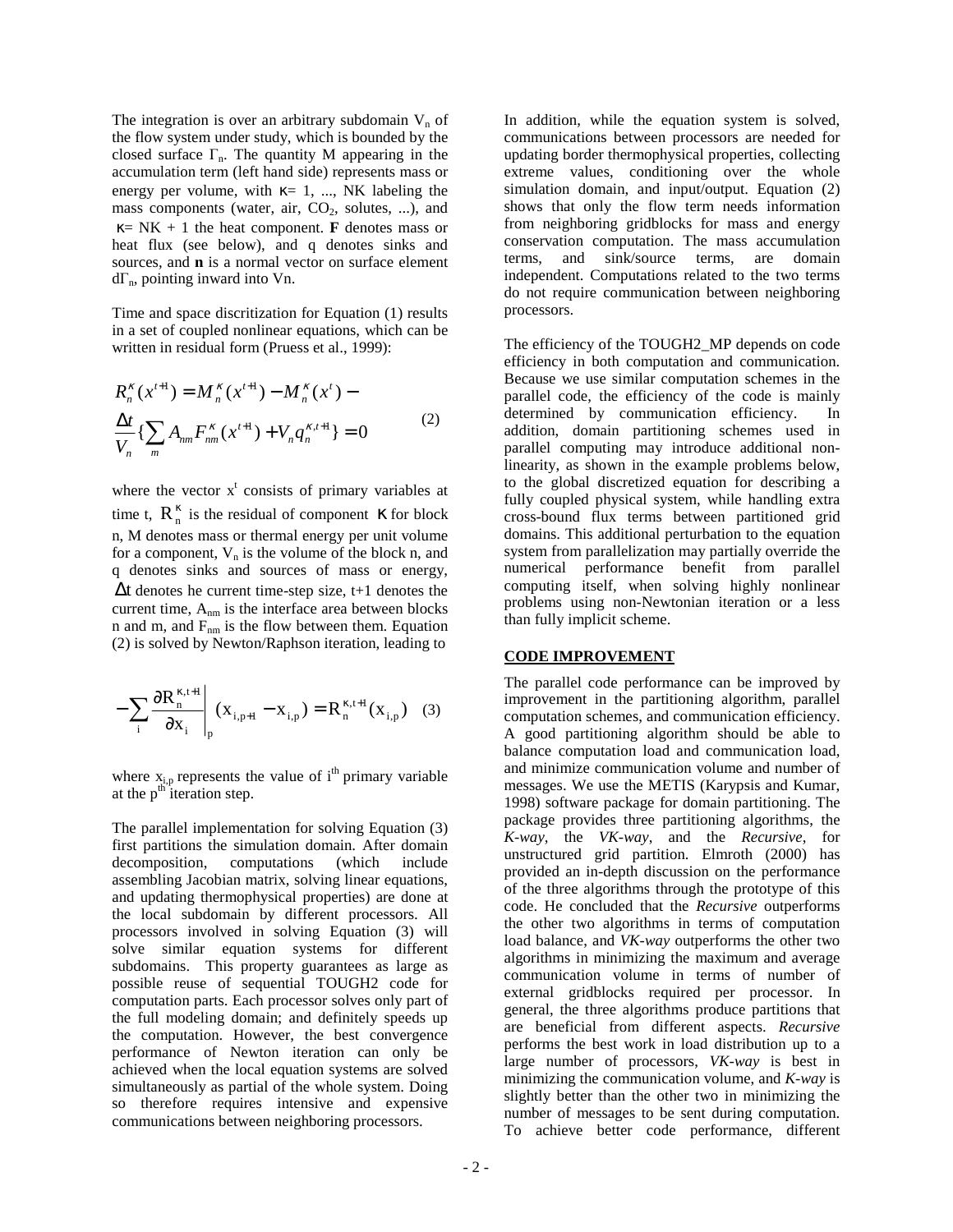algorithms may be selected, based on the system communication bandwidth, latency, and CPU speed that the code is run at.

Efficiency of the parallel code can be improved through enhancement of the code communication performance. Communication volume and message number are the most important factors that influence total communication time. In TOUGH2\_MP program, there are three most important type communications: boundary message exchange at the end of each Newton iteration, message exchange for parallel solving of linear equations, conditioning, gathering, and searching for extreme values.

 *At the beginning of each Newton iteration*

- *1. Start communication for primary variables (in background)*
- *2. Do 1 to LNEL (LNEL: total gridblocks for current processor)*
- *3. updating secondary variables(EOS)*
- *4. End Do*
- *5. Make sure communication finished*
- *6. Do LNEL+1 to LNEL+extarnal\_blocks*
- *7. updating secondary variables(EOS)*
- *8. End Do*
- *9. assembling Jacobian matrix, no communication needed(MULTI)*



It is possible to minimize the communication volume for boundary message exchange at the end of each Newtown iteration, by introducing some computation overlapping. Note that TOUGH2 uses two type variables: the primary thermodynamic variables for all gridblocks, and all other (secondary) thermophysical parameters needed to assemble the governing flow and transport equations. At each iteration step, primary variables are solved directly from the equation system, and secondary variables are then updated based on the new primary variables. To reduce communication volume, boundary message exchange is limited to the primary variables only. Entries of the Jacobian matrix related to the gridblocks of the *internal* set are updated using only the information on the current processor (discussion of the different gridblock sets can be found at Wu et al [2002]). The *border* set, consisting of blocks with at least one edge to a block assigned to another processor, requires values from other processors to be updated. The set of blocks not in the current processor, but needed to update components in the *border* set of current processors, is referred to as an *external* set. If only the primary variables are communicated, secondary variables for the *external* set must be updated at the current processor, using

the most updated primary variables of the *external* set. This approach may introduce an additional computation burden with respect to updating secondary variables for the *external* set. However, for most Linux clusters, trading off between computation and communication may gain obvious efficiency for<br>the code. A scheme with non-blocking the code. A scheme with non-blocking communication is implemented in the enhanced version of the code. Figure 1 outlines of the communication procedure.

Non-blocking communication can improve code performance on many systems by overlapping communication and computation. The AZTEC parallel linear solver has been modified to nonblocking communication for message exchanges during solving equations. The most time-consuming computation for solving linear equations is matrixvector multiplication. The multiplication at the current processor needs the most updated information for its external blocks from neighboring processors. The non-blocking communication was implemented in the code as shown on Figure 2.

- *At the beginning of matrix-vector multiplication 1. Start communication (in background) 2. Do 1 to Internal\_Blocks 3. M.V 4. End Do 5. Make sure communication finished 6. Do Internal\_Blocks+1 to LNEL*
- *7. M.V*
- *8. End Do*

### *Figure 2. Non-blocking communication for the parallel linear equation solver*

Small-size messages are needed to coordinate the processors involved in parallel solution of a problem. Reducing the total small-message numbers is an important factor in improving code performance, especially on high-latency computer systems. The most common small messages may include messages for finding and collecting information. The code finds global extreme values, performs global conditioning, and calculates global sums through reducing and gathering operations. The number of small messages may be reduced through combination of several messages into one message. For example, at the end of each Newton iteration step, the code needs to check convergence of the iteration. This requires collecting the maximum residual from all processors. If the maximum residual is less than the convergence criterion, the program will proceed to the next time step. The code also needs to gather information about the origin of maximum residual (i.e. from which gridblock and which component). These different types of messages (real, characters,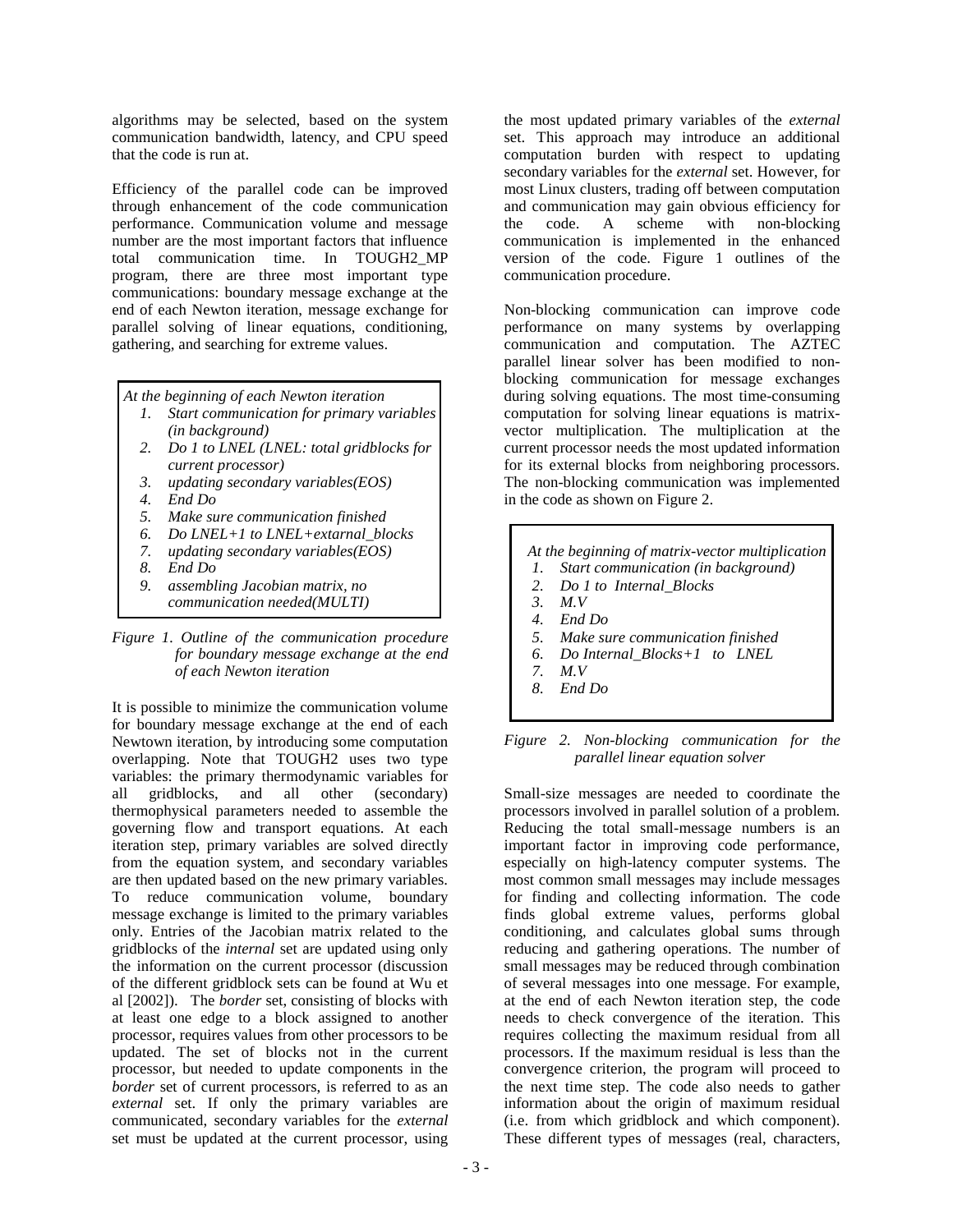integer) may be combined to one small array for communication. Another common message is for collecting values of a variable from all processors. Then, based on the variable values, the code will perform different actions. If the action is to exit program execution, communication may not be necessary; the program can directly examine conditions for the variable values at local processors. If the condition is valid, the processor will inform all other processors to stop execution.

### **EXAMPLES FOR SCALABILITY AND EFFICIENCY INVESTIGATION**

The original version of the TOUGH2\_MP code had shown the ability to efficiently use a large number of processors (as many as 1024 processors) on supercomputers (Zhang et al. 2003, Wu et al., 2002). The new version, improved in communication scheme, is expected to be more efficient on relatively low bandwidth and high latency systems. Here, we investigate the scalability and efficiency of the newversion code through two examples, running on a 32 processor cluster and a super computer. The two examples solve unsaturated flow and two phase flow problems, respectively.

The first example demonstrates simulation of mountain-scale unsaturated flow for the Yucca Mountain site. The 3-D model domain was discretized into 60 computational grid layers and 9,900 blocks per layer. A dual porosity approach was used to represent the fractured media. The model consists of 1,075,522, gridblocks and 4,047,209 connections. Detailed discussion of the problem, including geological layers, model grid, and boundary conditions, is presented in Zhang et al. (2003).

Table 1 shows the reduction in execution time as the number of processors increase. Simulation was run for 100 time steps, representing a similar computation load. Because of the automatic time-step adjustment, based on the convergence rate of the iteration process, the cumulative length of simulation

time over 100 time steps with a different number of processors may be slightly different. These simulations were run under the same conditions, except for using a different number of processors.

The time reduction is significant with the increase in numbers of processors. In general, performance of the code for the two parts, (1) updating thermophysical parameters and assembling Jacobian matrix, and (2) solving linear equations; and total execution shows a linear and super linear speedup. Note that except for the time for the two-part computations, total execution time also includes time for input/output, initialization and others. The table shows that the parallel performance in solving linearequation systems is much better than linear speedup. Elmroth et al. (2000) provided a theoretical analysis for this phenomenon and indicated that the super linear behavior is mainly caused by the performance of the preconditioner. The time of 64-processor simulation is that running on a IBM SP supercomputer; it may not be comparable with other simulation runs because of the platform difference. However, by comparing to the 32-processor simulation run, we find that the time reduction for solving linear equations is more significant than for updating thermophysical parameters and assembling Jacobian matrix. This is because updating thermophysical parameters and assembling Jacobian matrix is computation dominant; and solving linear equations require intensive communication. The cluster has better computation performance and lower communication speed compared to the super computer used for the simulation.

Table 1 also shows reduction of the memory requirement with the increase in processor number. Doubling the processor number reduces the memory requirement for each processor by slightly less than a half. From the point of view of memory requirement, the 32-processor cluster can perform simulations for models with several-tens of million gridblocks.

A similar comparison, running the same problem on

*Table 1. Comparison of execution time and memory use for 100 time steps using different numbers of processors on Linux clusters and a supercomputer--cluster cpu: Athlon, 1.7GHz; super-computer cpu: power 3, 375MHz* 

| Number of processors           |       |      |      | 16   | 32   | $64*$ |
|--------------------------------|-------|------|------|------|------|-------|
| Time for updating              |       |      |      |      |      |       |
| thermophysical parameters and  | 1458  | 776  | 359  | 205  | 101  | 135   |
| assembling Jacobian matrix (s) |       |      |      |      |      |       |
| Time for solving linear        | 20100 | 7588 | 1921 | 504  | 201  | 87    |
| equations $(s)$                |       |      |      |      |      |       |
| Total execution time (s)       | 21804 | 8583 | 2486 | 919  | 550  | 554   |
| Memory used by each processor  | 27.5% | 15%  | 7.8% | 4.2% | 2.2% |       |

*\* running on IBM RS/6000 super-computer*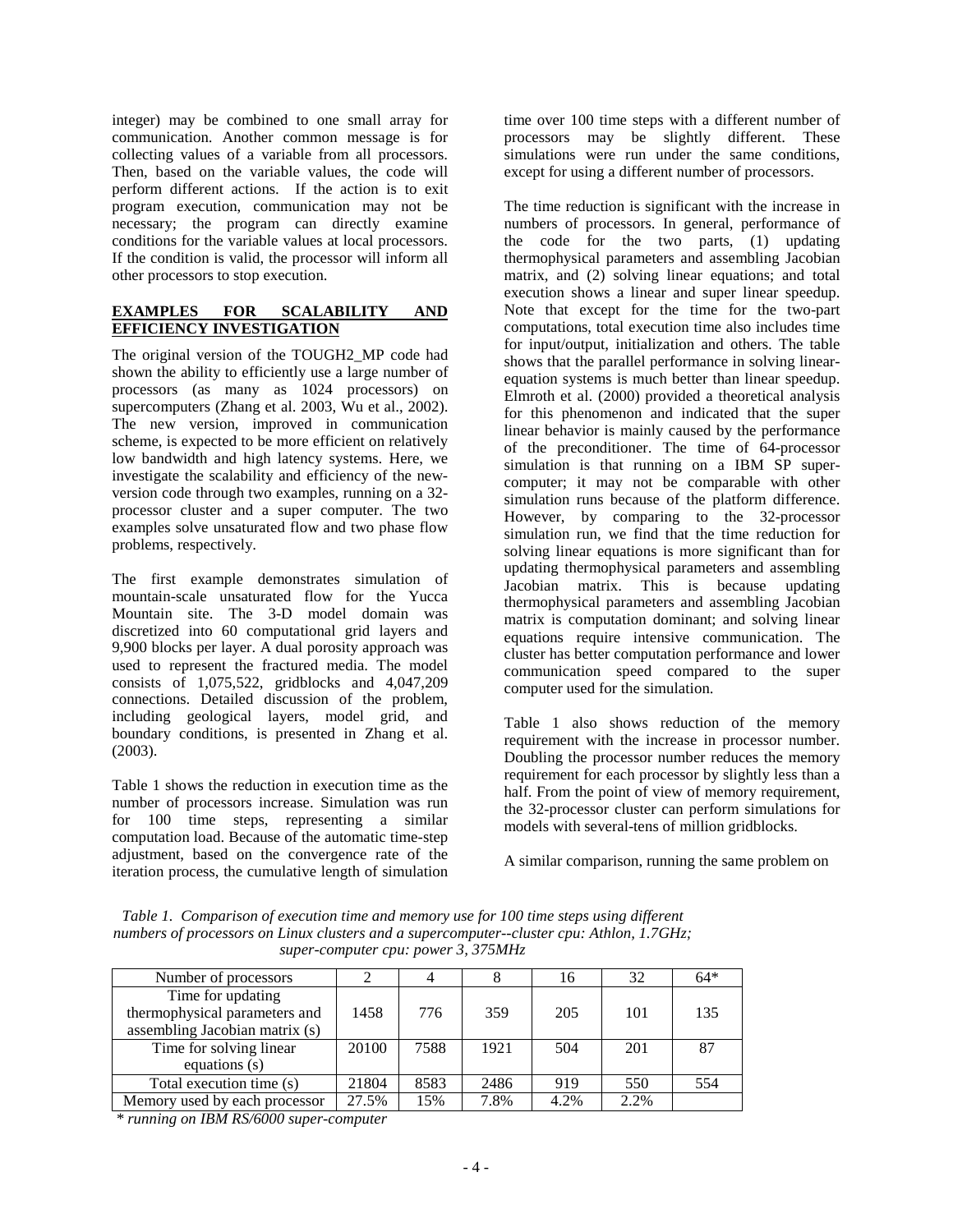IBM RS/6000 super-computer using the previous version code with many more processors, was reported by Wu et al. (2002). By comparing current results with the previous data, we can see that the efficiency with the new version has been improved significantly.

The second example demonstrates a threemultidimensional, mountain-scale, thermalhydrologic (TH) numerical model for investigating unsaturated flow behavior in response to decay heat from the radioactive waste repository in the Yucca Mountain unsaturated zone (UZ). The model evaluates the coupled TH processes related to mountain-scale UZ flow. It also simulates the impact of radioactive waste heat release on the natural hydrogeological system, including heat-driven processes occurring near and far away from the emplacement tunnels or drifts. Model simulations predict thermally perturbed liquid saturation, gas- and liquid-phase fluxes, and water and rock temperature elevations, as well as the changes in water flux driven by evaporation/condensation processes and drainage between drifts.

The model covers approximately 20 km2 of the area and uses a refined mesh in the vicinity of the emplacement drifts. The model grid explicitly incorporates every repository drift by taking into account their orientations, lengths, elevations, and spacing. In the model grid, faults are explicitly represented by vertical or inclined zones of finite width, and properties for gridblocks within the fault zones are adjusted to represent specific fault configurations. The TH model mesh consists of 86,440 gridblocks, and 343,520 connections between

the gridblocks. Detailed discussion of the model development can be found at Wu et al. (2006). Since the model involves very complex thermal hydrodynamics processes, the simulation requires intensive computation effort. Previous simulation (Wu et al., 2006) was done using the single CPU version TOUGH2 for 5000 years, which took several months to finish. The model was run again with the same input by TOUGH2 V1.4 and TOUGH2\_MP for a 100-year simulation. Table 2 shows the performance of the parallel code by comparing to performance of original TOUGH2 code.

Table 2 shows that the total execution time for the 100-year thermal loading simulation decreases from 188.0 hours with the single CPU version TOUGH2 to 5.77 hours with TOUGH2\_MP using 32 processors, and corresponding memory requirement decreases from 27% to 0.9%. The computing time reduction is very significant with the increase in numbers of processors. Note that the total number of time steps needed for the simulation is quite different with different numbers of processors. Moreover, with the increase in numbers of processors, the average iterations for solving the linear equation system increase. This is because the domain decomposition based process is expected to become less efficient as the number of processors increases. Further discussion of this behavior is provided by Elmroth et al.(2000). Despite the overall increasing number of iterations in both Newton iteration and linear solver for increasing numbers of processors, performance of the parallel code is still very impressive (near linear speedup).

| Number of processors            | $1*$  | 4     | 8     | 16    | 32      |
|---------------------------------|-------|-------|-------|-------|---------|
| Time for updating               |       | 6.39  | 3.20  | 1.78  | 1.03    |
| thermophysical parameters and   |       |       |       |       |         |
| assembling Jacobian matrix (hr) |       |       |       |       |         |
| Time for solving linear         |       | 38.89 | 16.51 | 8.73  | 4.74    |
| equations(hr)                   |       |       |       |       |         |
| Total execution time (hr)       | 188.0 | 45.28 | 19.71 | 10.51 | 5.77    |
| Memory used by each             | 27.5% | 4.2%  | 2.2%  | 1.3%  | $0.9\%$ |
| processor                       |       |       |       |       |         |
| <b>Total Newton iterations</b>  |       | 9544  | 9033  | 9352  | 9886    |
| Total time steps                | 5417  | 3364  | 3131  | 3464  | 3901    |
| Average iterations for solving  |       | 25.3  | 28.8  | 33.6  | 35.1    |
| linear equations                |       |       |       |       |         |

*Table 2. Comparison of performance for 100-year thermal loading simulation using different numbers of processors* 

*\* run by TOUGH2 V1.4 with exactly the same input files and same computer*